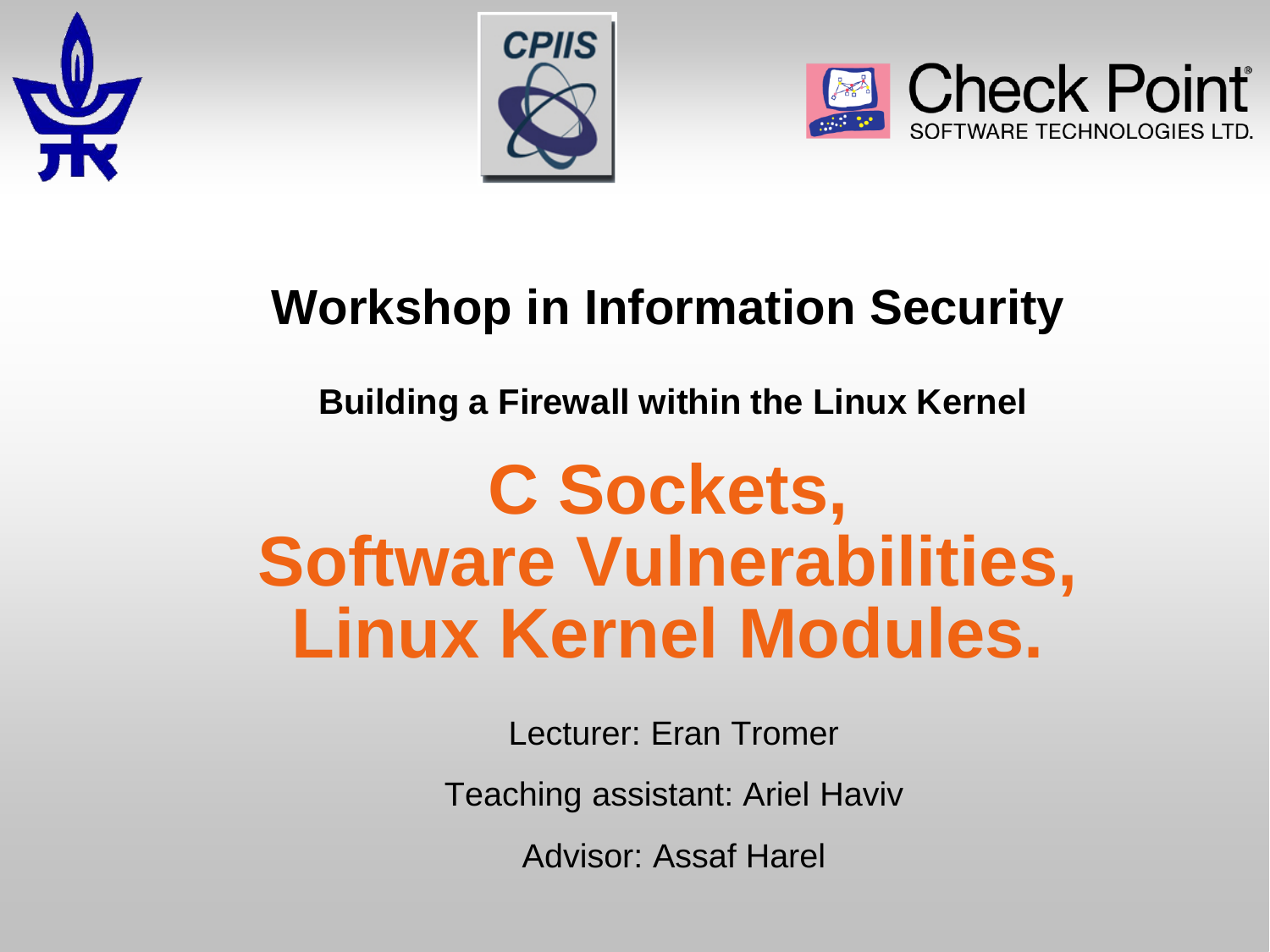#### **Can't Sleep [\(xkcd.com/571](http://xkcd.com/571/))**

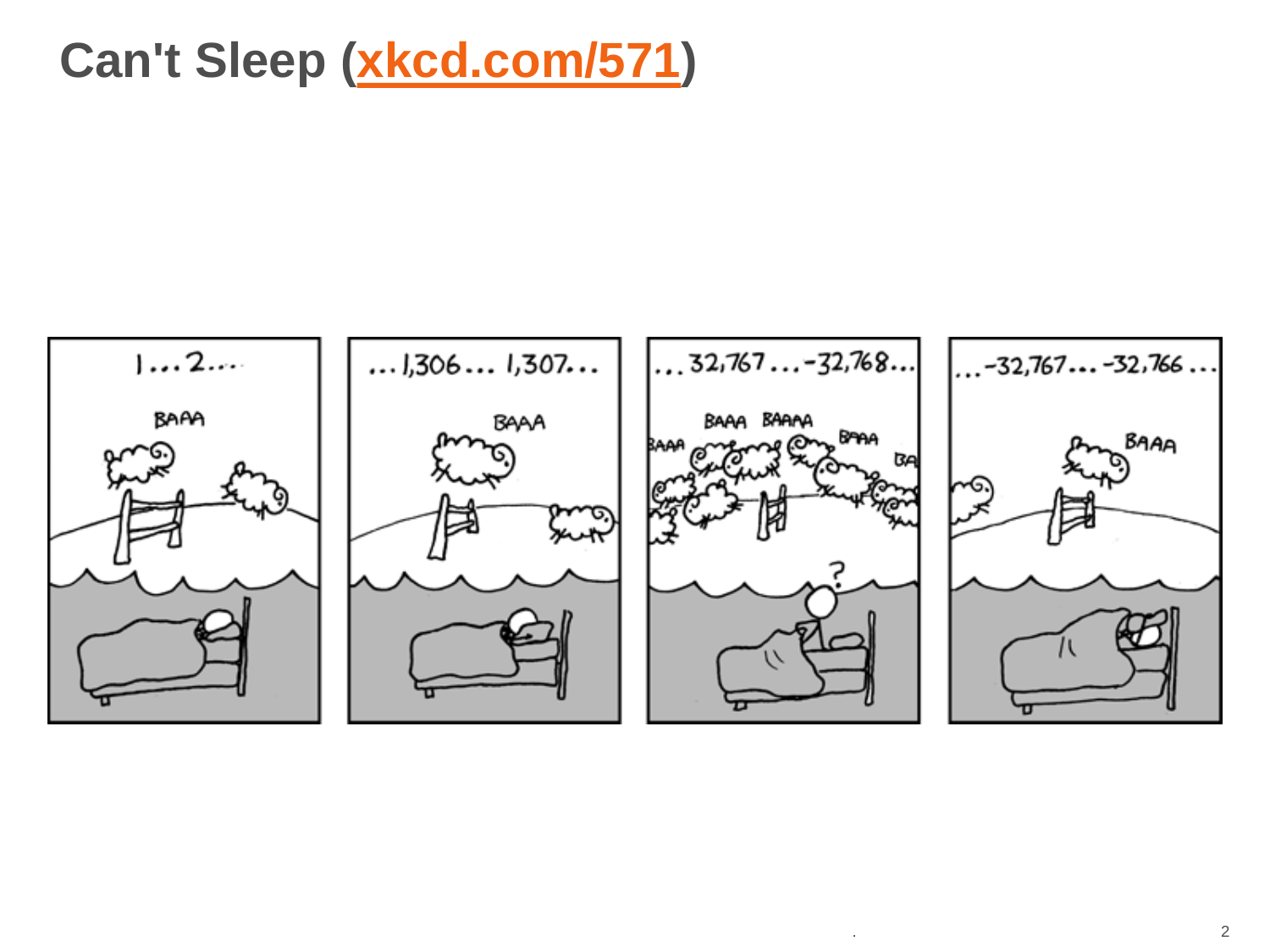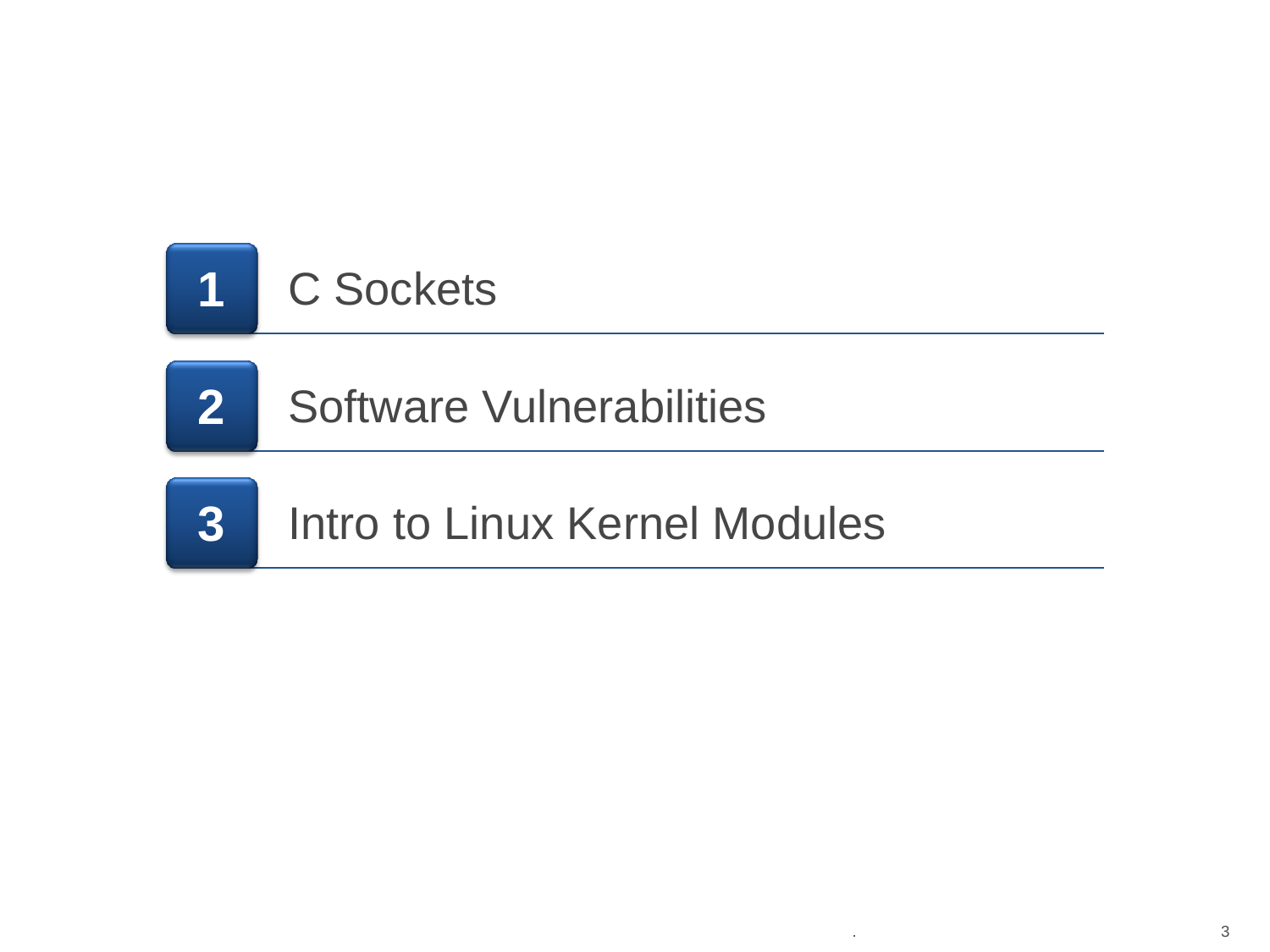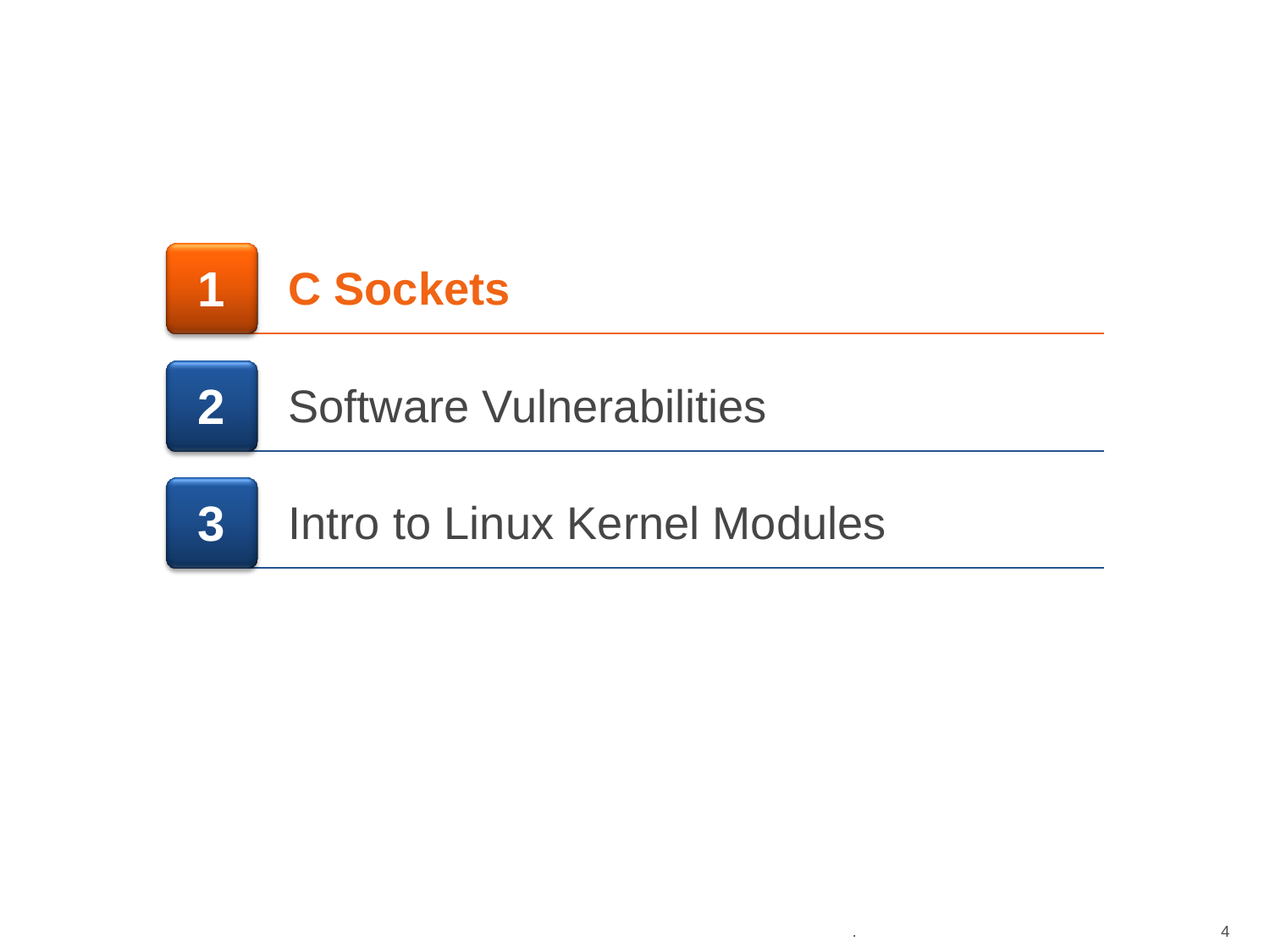#### **Sockets**

- The server:
	- Creates a socket.
	- Binds it to a port.
	- Listens (sets a maximum queue size of incoming connections)
	- Accepts (each accept call returns a new conversation)
- **The client:** 
	- Creates a socket
	- Connect to a listening server
- Then they can start sending and receiving data.
- At the end, both sides close the socket.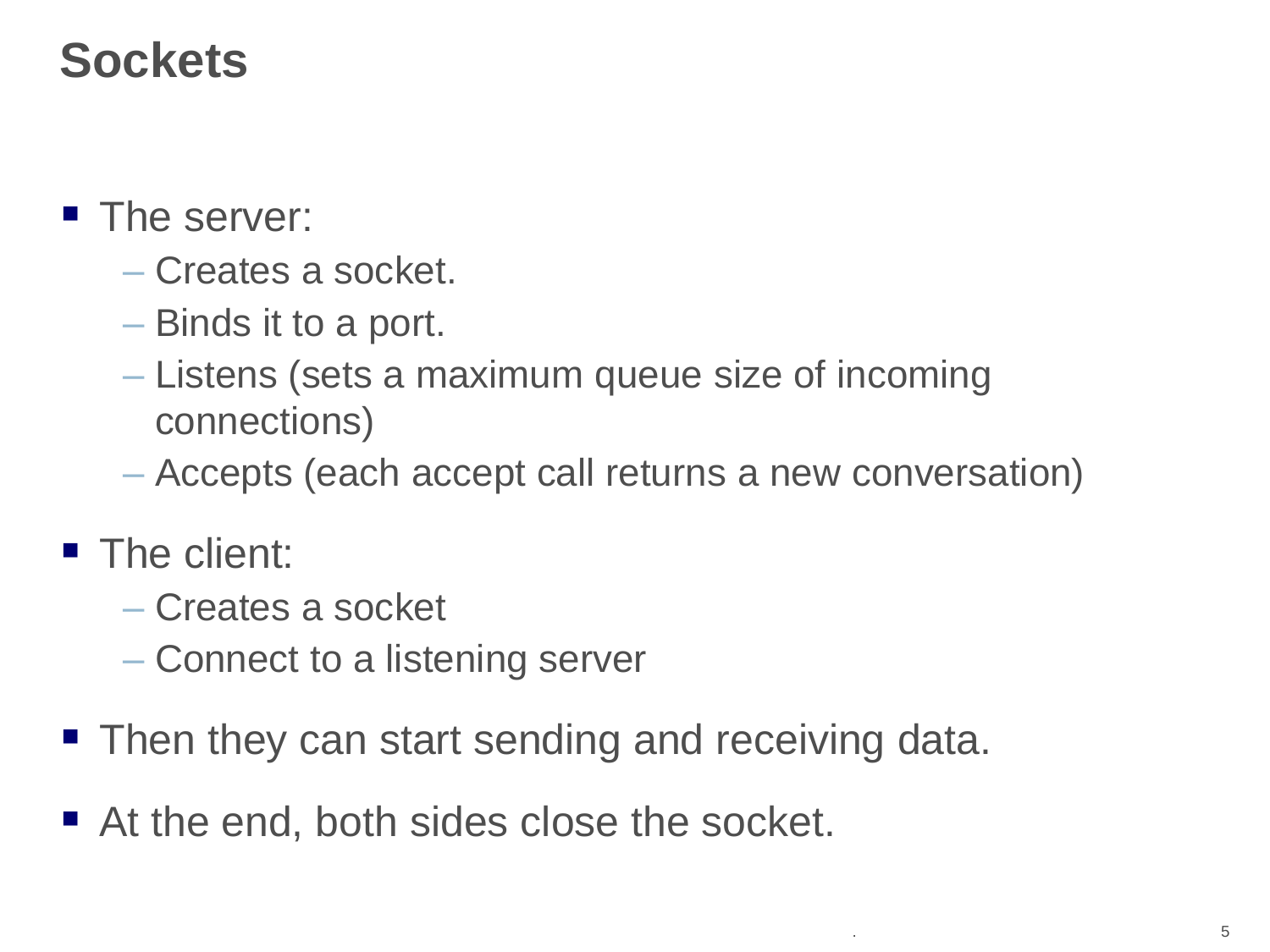#### **Sockets**

- The client and the server are actually two executables, one at each end of the connection.
- They can sit on the same machine and communicate through localhost (AKA: IPv4 127.0.0.1), or on two different continents.
- **They can be written in two different programming** languages, as long as they both use the socket API.
- We will use C because of its weaknesses.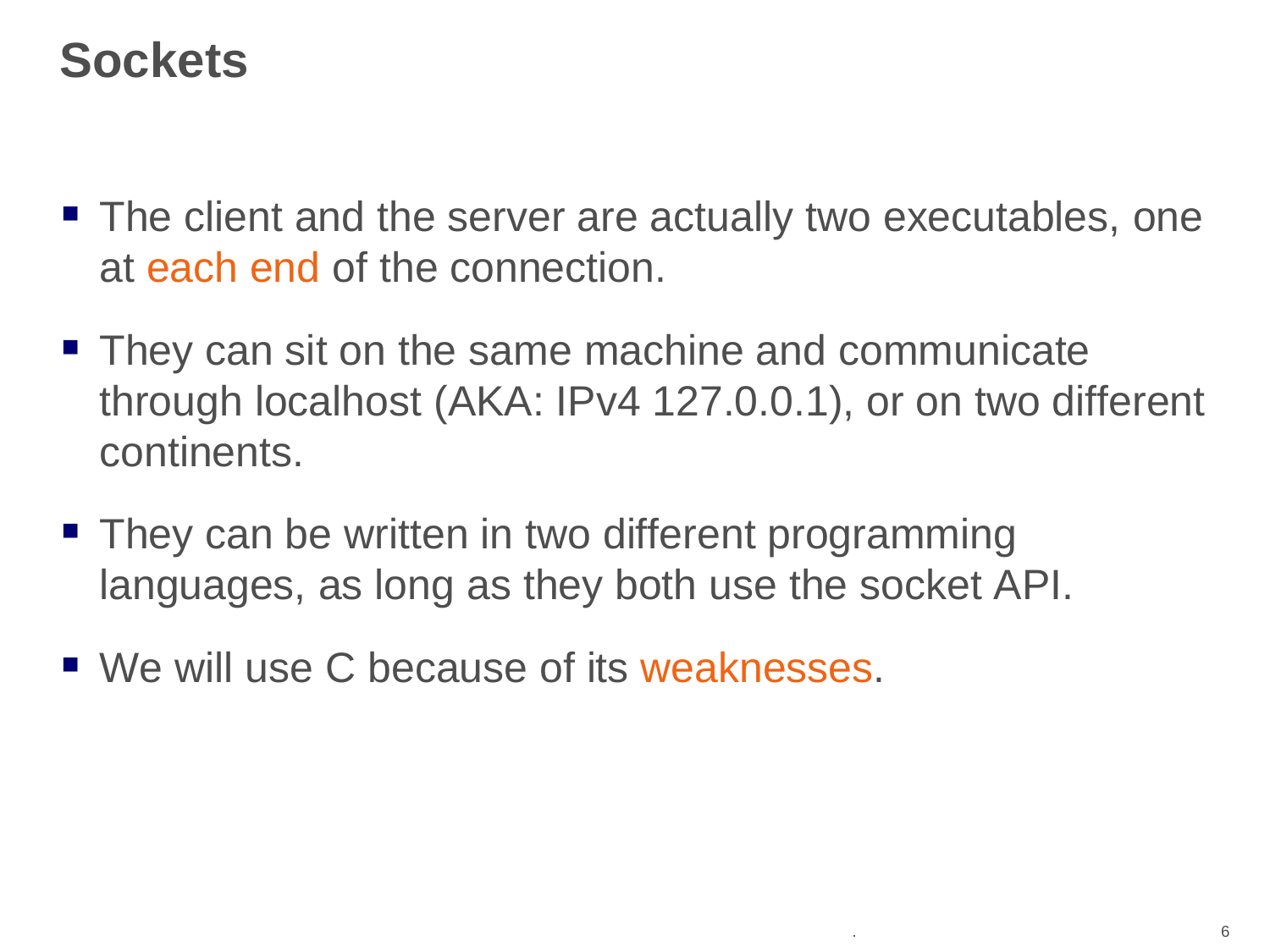# **Endianity**

- How would you code the integer 0x004B89AF using 4 bytes?
	- Big Endian: 0x00, 0x4B, 0x89, 0xAF
	- Little Endian: 0xAF, 0x89, 0x4B, 0x00
- The net is coded in Big Endian, Intel machines are Little Endian, etc… Everyone chooses his endianity. We don't want to really worry about it when we write our code.
- When we read a packet, its encoded in net's endianity. But if we use a little endian machine?
	- Host to Net Long or Short: htonl, htons.
	- Net to Host Long or Short: ntohl, ntohs.
	- What about 1 byte values (like char)?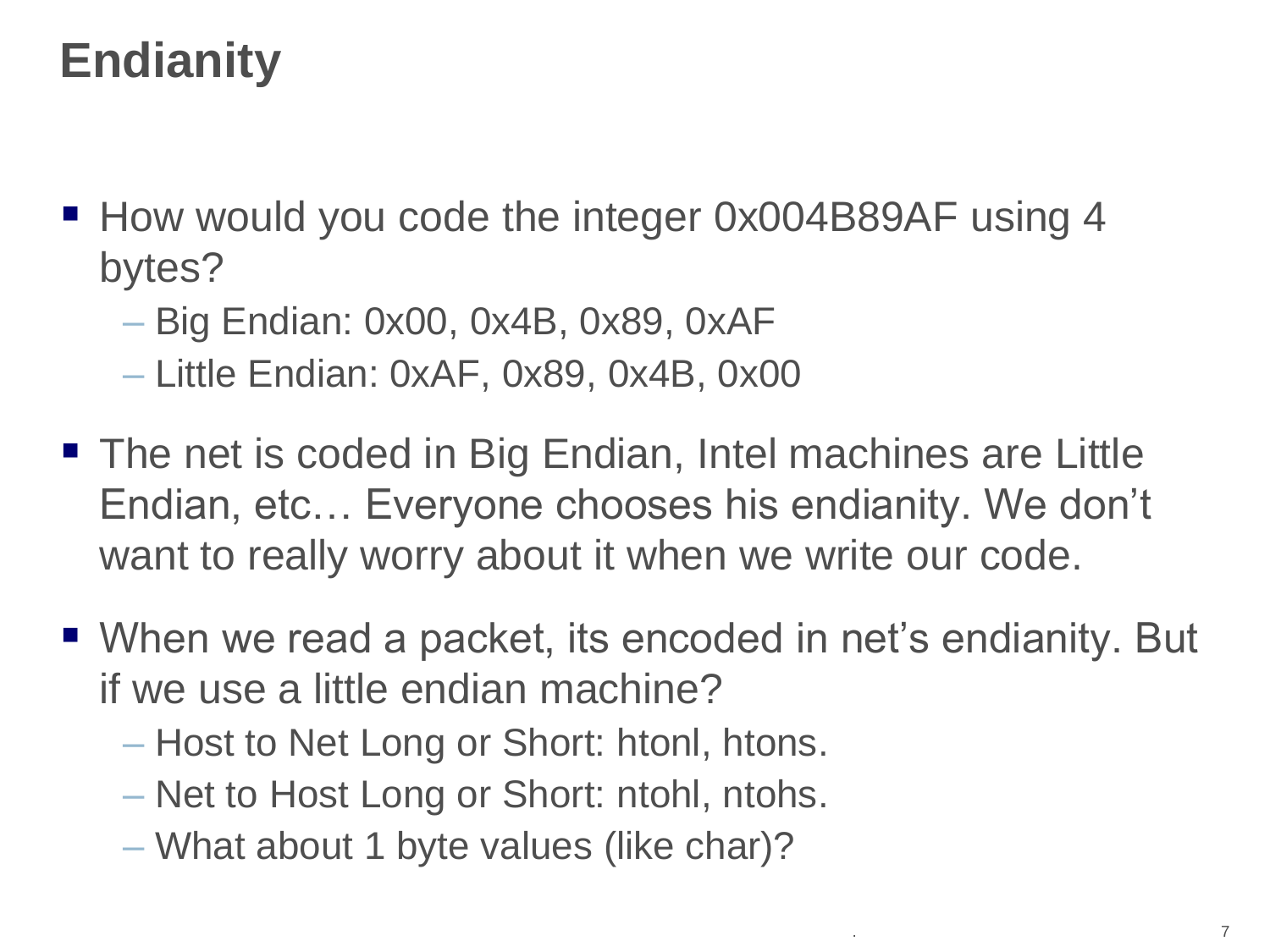### **C Sockets**

- **Enough theory, get your hands dirty:** 
	- Include "sys/socket.h", "sys/types.h" and friends.
	- Use all the wonderful structs & API defined there.
	- Don't forget endianity! (htons, ntohl etc…)
	- Compile the server, and the client. On two different machines.
	- Start producing traffic…
- References:
	- Read man pages (socket, bind, listen etc…)
	- [Beej's](http://beej.us/guide/bgnet/output/html/multipage/index.html) [Guide to Network Programming](http://beej.us/guide/bgnet/output/html/multipage/index.html)
	- Your favorite search engine.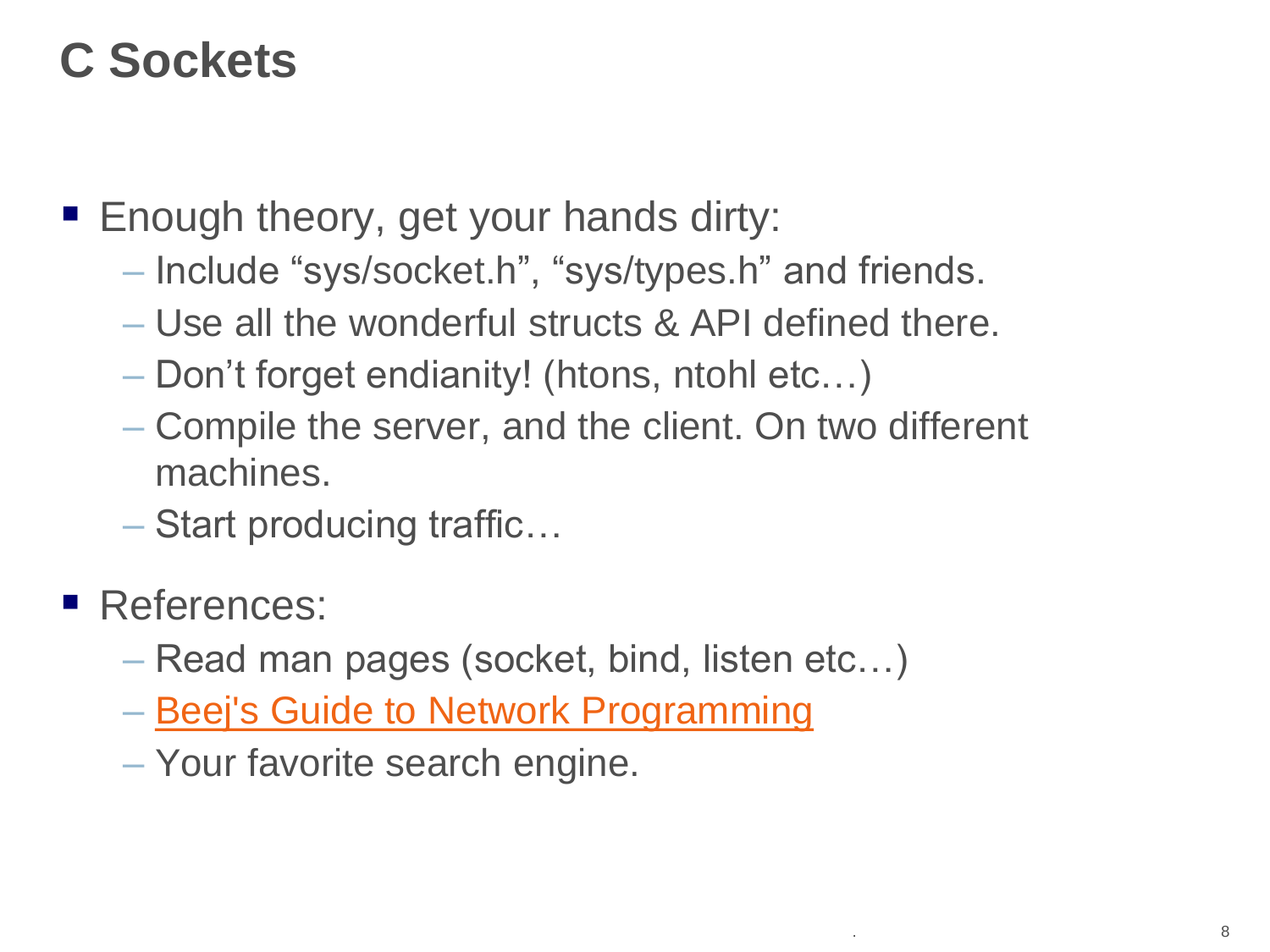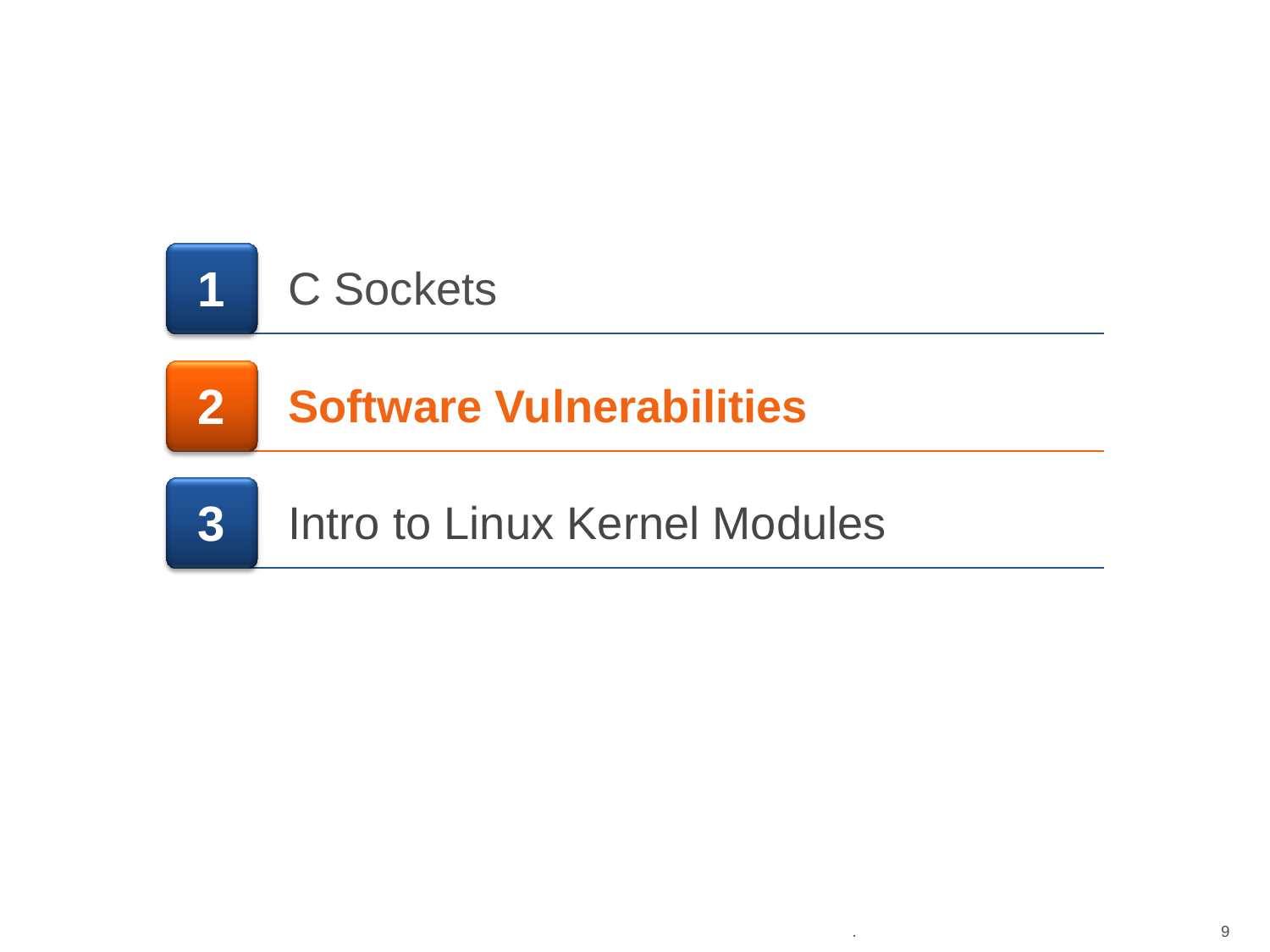- A common mistake is to think that by writing the code of the software, you know you will never get bad input from the other side of the conversation.
- Someone can send you a hand-crafted packet with bad input – and BOOM.
- If you don't check the input, and it's bad input:
	- You might crash due to segmentation fault. That's the better scenario.
	- In a worse scenario, you don't crash:
		- You mess up data in another part of your program.
		- Someone can execute code on your machine.
		- You unknowingly expose sensitive data.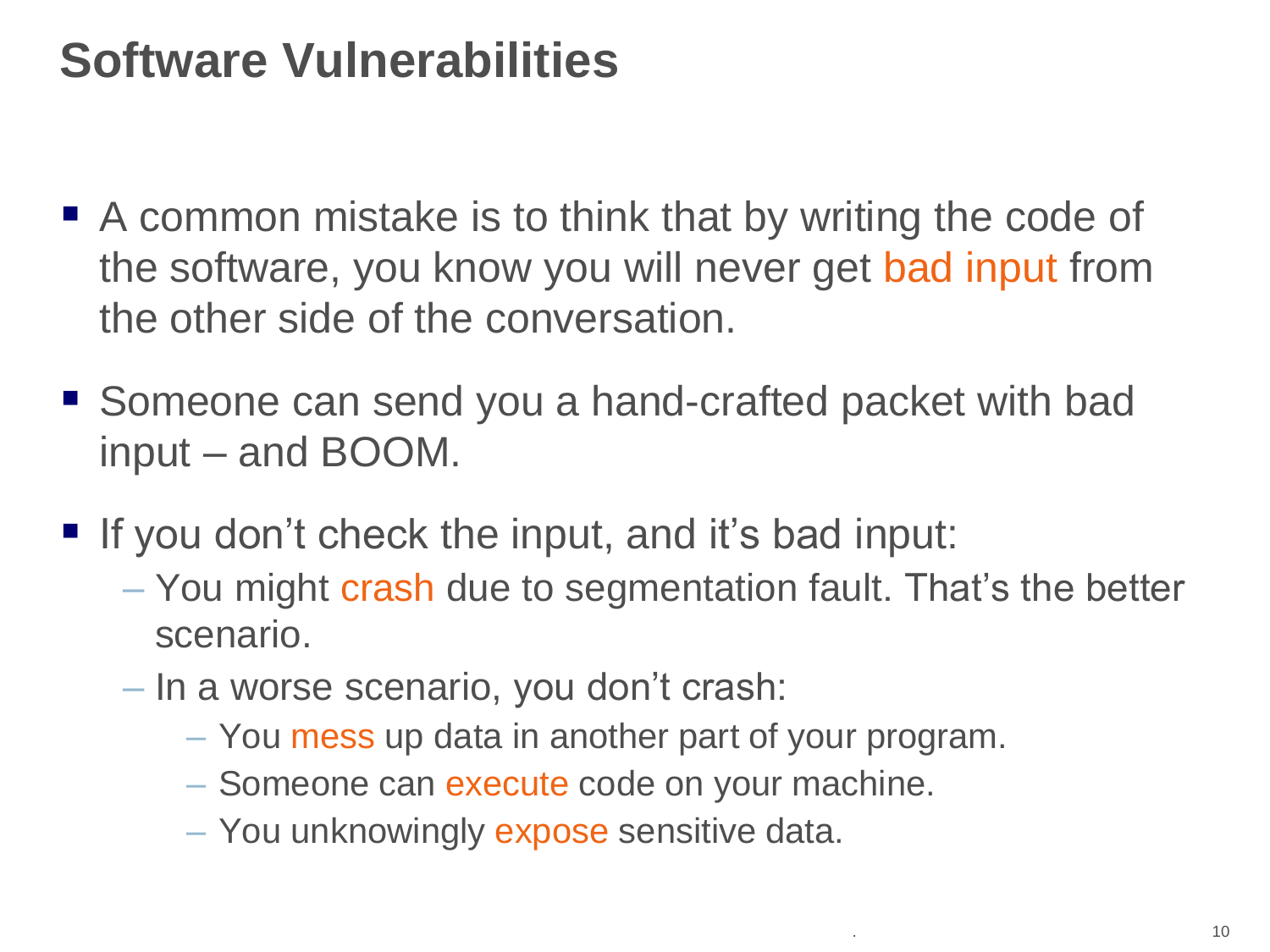#### **Buffer Overflows**

- Buffer Overflow The most common vulnerability on the net.
- Caused by accessing unallocated, uninitialized, unwanted or un-something-else memory.
- Can be easily accomplished in C/C++, that are too permissive regarding array indexing and memory access.
	- E.g. no run-time check for array out of bounds access.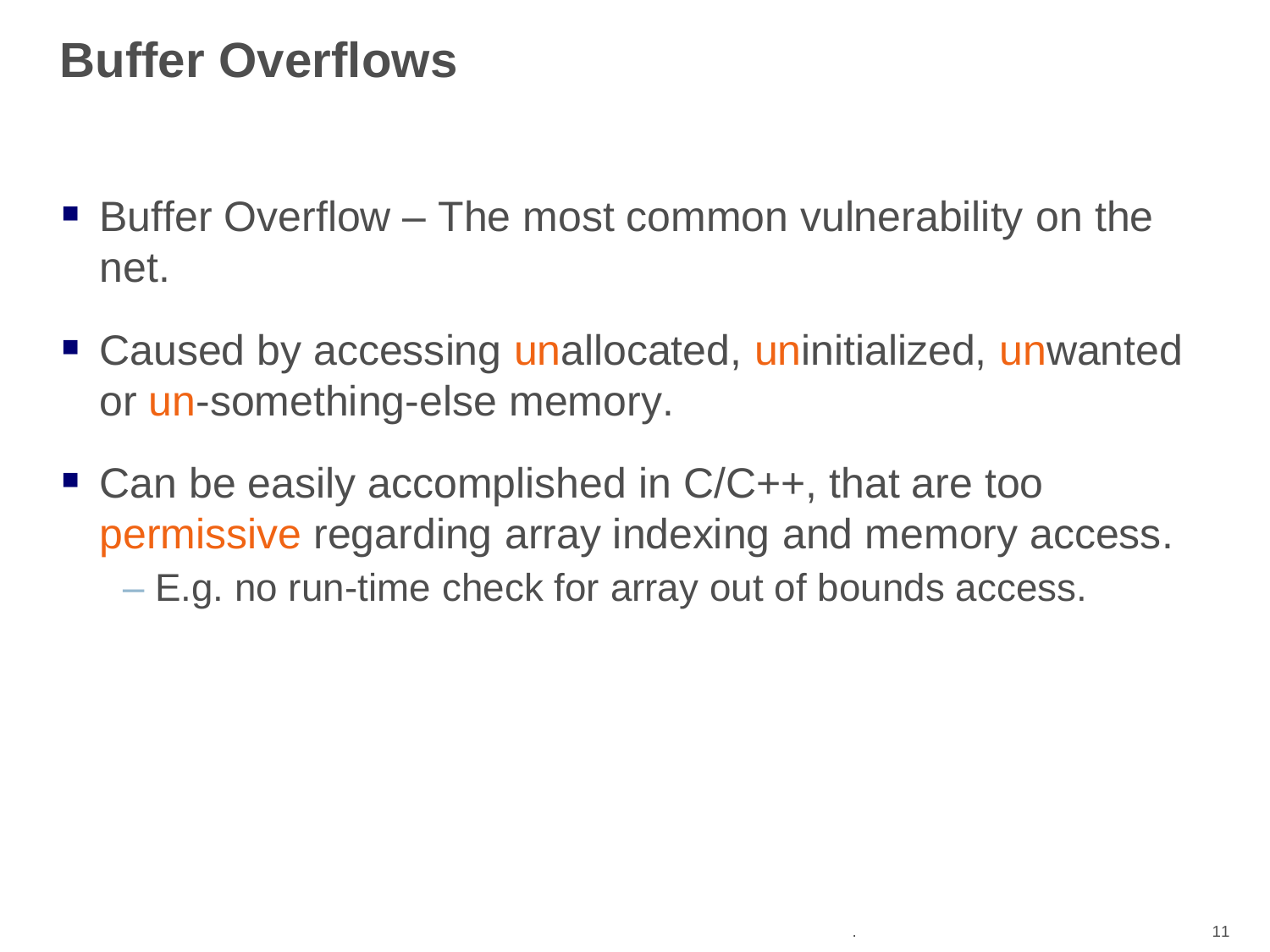#### **Secure Code**

- A secure code:
	- Cautiously checks the input, before using it (like getting an offset in array from the user)
	- Uses safe functions (e.g. strncpy vs strcpy).
- **That's exactly what we will "forget" to do, in order to see an** attack in action.
- There are more types of attacks out there except buffer overflows.
	- Actually most of them are caused by lack of input checking.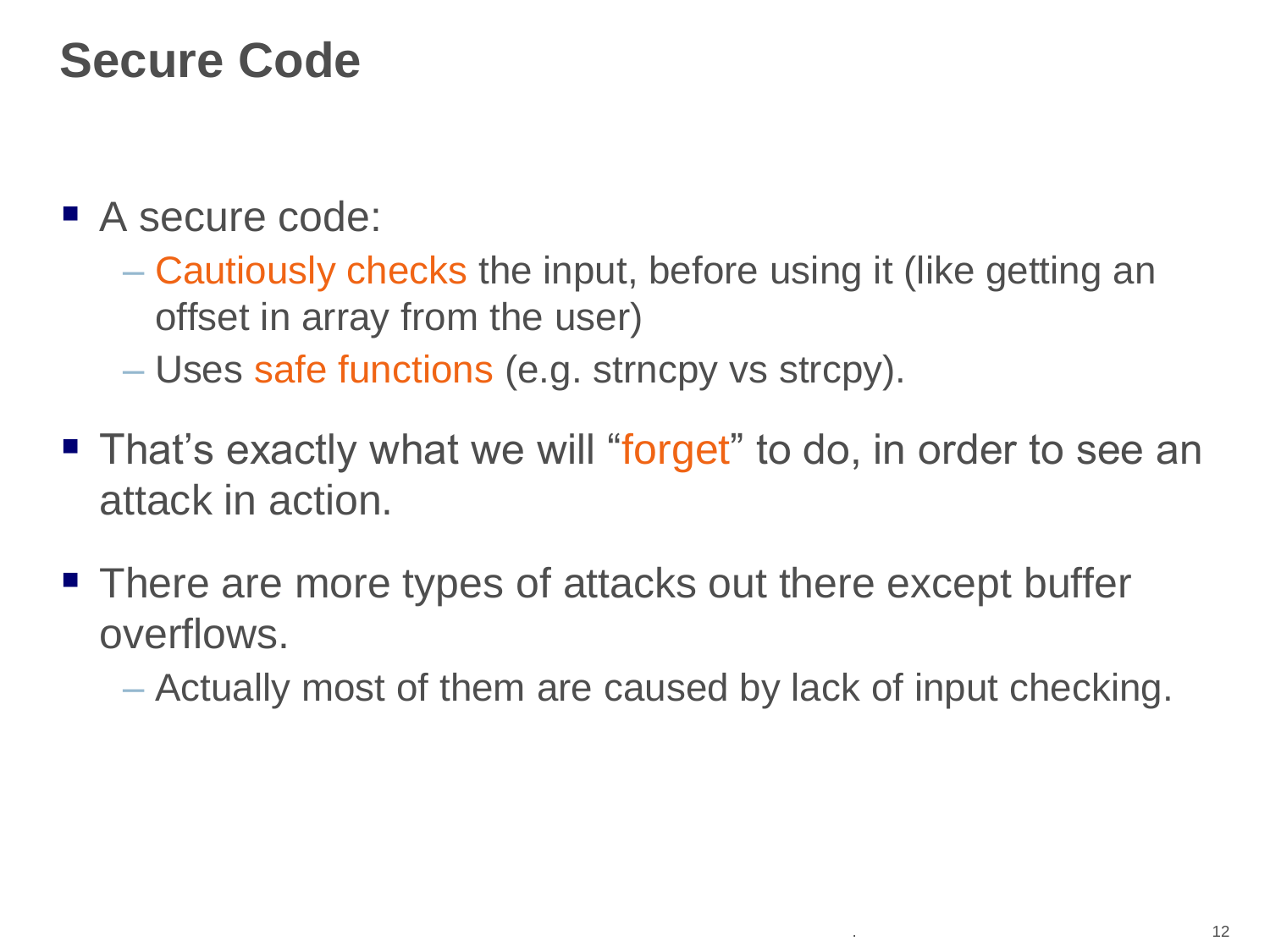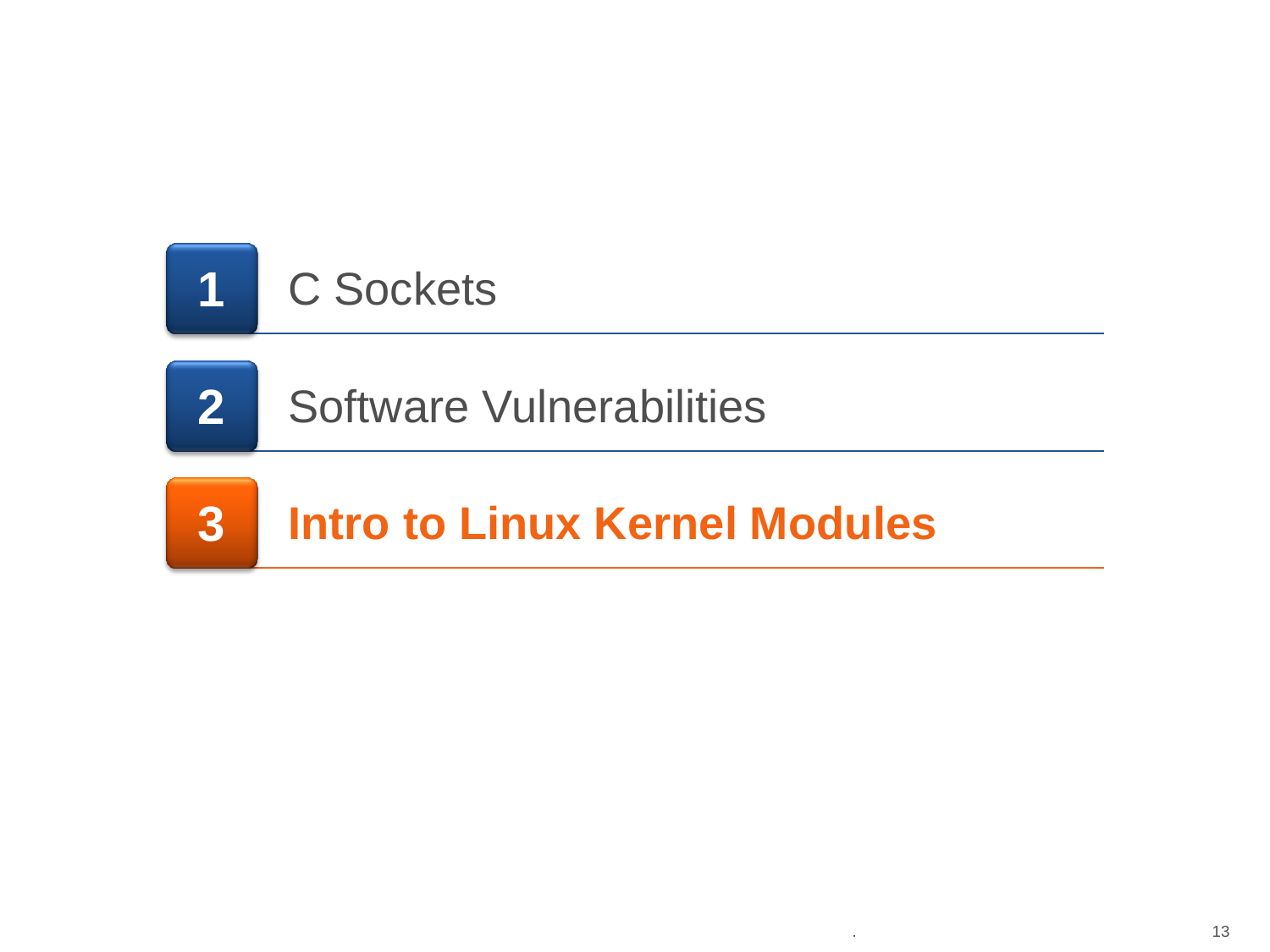## **What is a Kernel Module**

■ What is a kernel module? (wiki definition)

- An object file that contains code to extend the running kernel, or so-called base kernel, of an operating system.
- What is a kernel module? (my definition)
	- A modular piece of code and data structures, that can be plugged in and out of kernel space.
- Be careful (or happy?)... When you insert a module into the kernel, you have access to all kernel code and memory.
	- That's why only the super user can do it.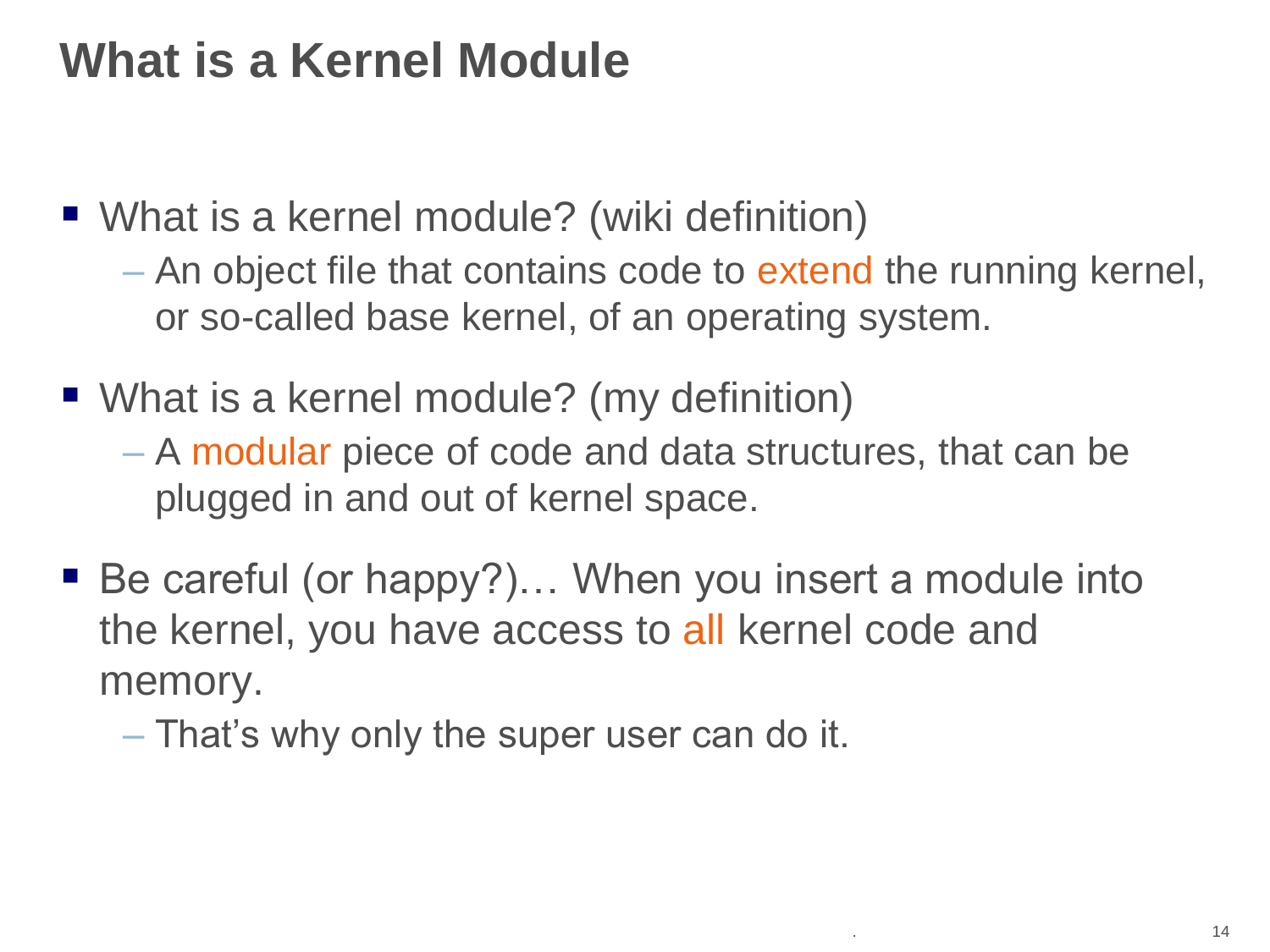## **Building the Module**

- The purpose eliminate the need to re-compile the kernel every time you need to add/remove a specific feature.
- A Makefile that adapts itself to current kernel. – Look it up!
- **F** insmod and rmmod the module in and out the kernel.
- $\blacksquare$  Initialization function that is called when the module enters the kernel.
- Cleanup function that is called when the module is removed from the kernel.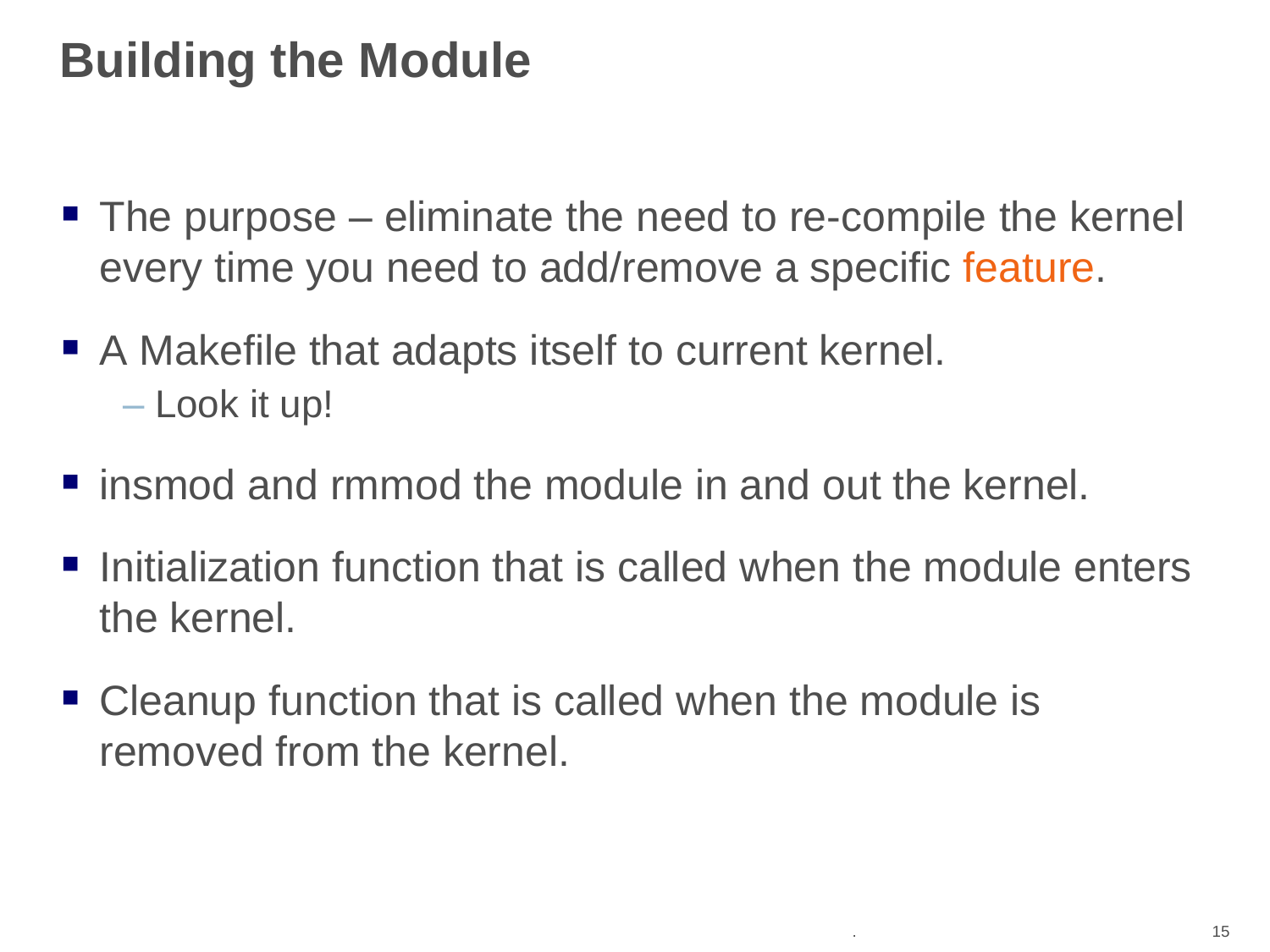#### **Our Kernel Module – The Firewall!**

- What will we do with our kernel module? (spoilers ahead)
	- Register a char device, to communicate with the user space (AKA: the real world).
		- Make sysfs virtual files to get and set module values.
		- Use the mmap API to expose large chunks of data from kernel space.
	- Register our own functions (AKA: hooks) with the netfilter API, to issue verdicts on packets going in/out/through our linux box.
	- Maybe juggle some kernel threads, that will help us complete deferred or a-synchronic tasks.
- When our module is removed, it will clean up all this mess, as if it was never there.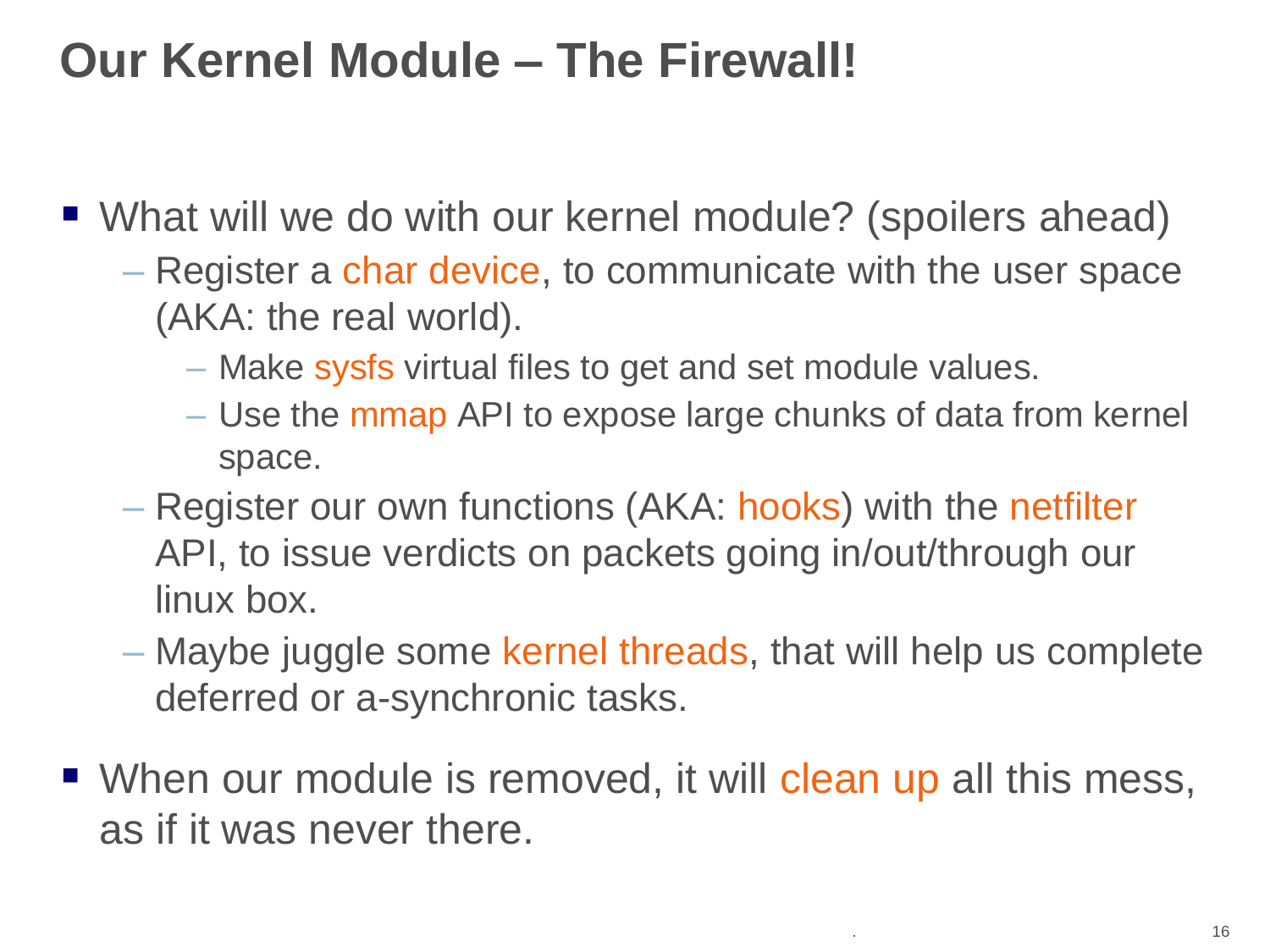# **Writing C for the Kernel**

- **The kernel API is a different one than the familiar user**space one.
	- Can't include <stdio.h>, or any other glibc header.
	- But <kernel.h> offers some nice utilities

 $-$  e.g. min\_t(type, x, y), swap(a, b)

- And there are many more: kfifo.h, slab.h, kthread.h, wait.h…
- A few tips for debugging:
	- Use 'printk' to keep track of what's happening.
	- Use 'dmesg' to see the latest news from the kernel, and from your module playing around there.